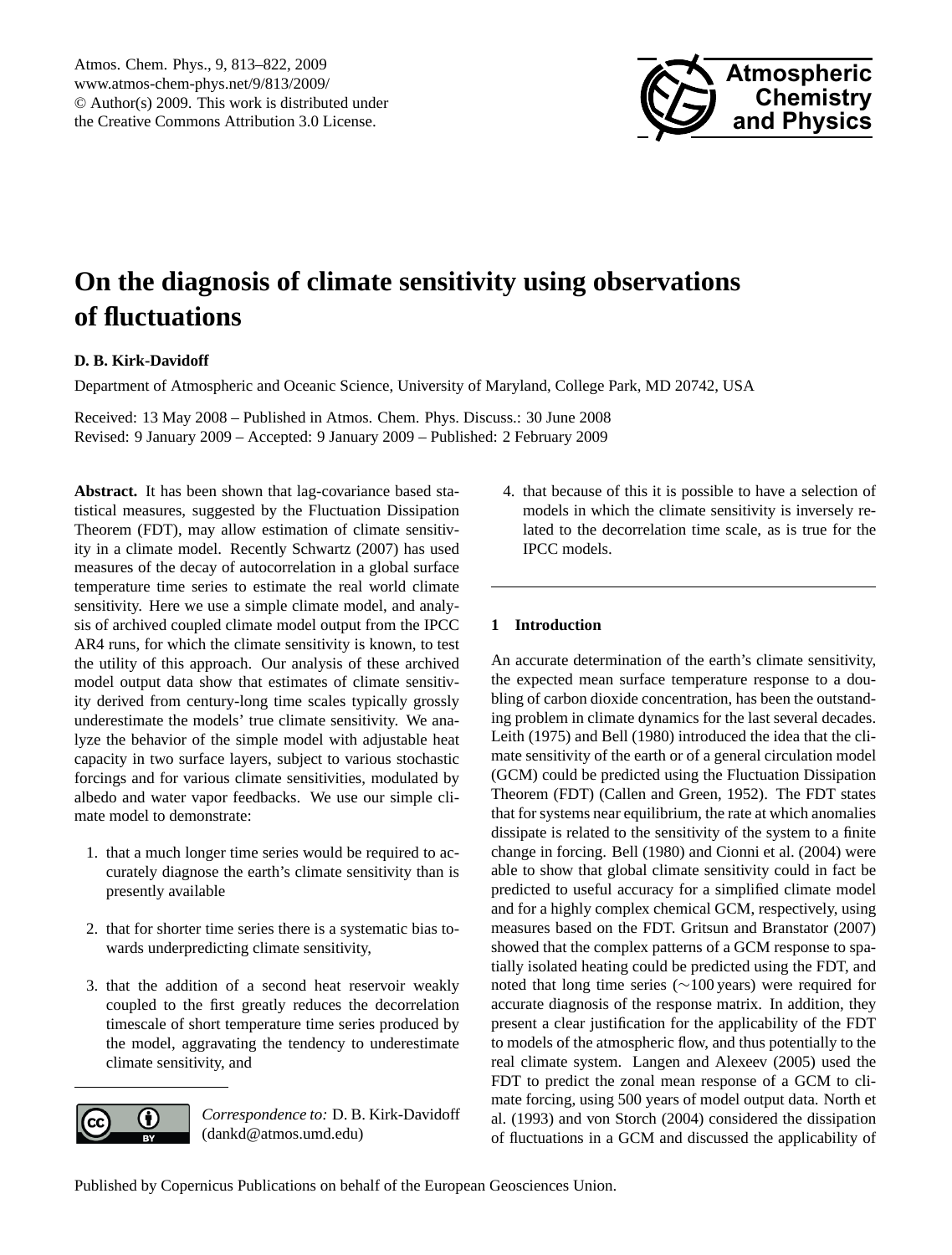the FDT to climate models. Great hopes have been staked on the use of the FDT to diagnose sensitivity using satellite infrared radiance data [\(Goody et al.,](#page-8-4) [1998\)](#page-8-4).

In all of these discussions, two aspects of the potential use of the FDT for climate sensitivity diagnoses have been neglected. First, there has been no explicit discussion of the use of the FDT in the case where the heat capacity of the system is uncertain. Second, there has been no thorough investigation of how the length of the time series needed for an accurate diagnosis of climate sensitivity depends on the parameters (climate sensitivity, heat capacity, number of independent variables) of the system. In this paper, we investigate the practical usefulness of the FDT for the purpose of diagnosing climate sensitivity. To do so, we use an extremely simple climate model that is nevertheless includes parameters controlling climate sensitivity, heat capacity and internal heat transports.

Recently, [Schwartz](#page-9-0) [\(2007\)](#page-9-0) has used analysis of lagautocorrelation of the global mean surface temperature time series for the last 150 years, along with analysis of ocean heat storage over the last 50 years, to simultaneously calculate the earth's effective heat capacity and climate sensitivity. [Schwartz](#page-9-0) [\(2007\)](#page-9-0) diagnosed a value of the climate sensitivity  $(0.3 \text{ K W}^{-1} \text{ m}^2)$  that was quite low compared to other estimates of climate sensitivity  $(0.75 \text{ K W}^{-1} \text{ m}^2)$ . Schwartz argued that the discrepancy was due to the models' overestimate of the climate system's decorrelation time scale, arguing that while his results showed a decorrelation time scale of about 5 years, climate models typically required some 30 years to fully adjust to a step change in climate forcing. We will show that actual climate model time series typically show decorrelation time scales similar to that found by [Schwartz](#page-9-0) [\(2007\)](#page-9-0) for observed global average surface air temperature. Thus, application of Schwartz's technique to climate model output results in a substantial underestimate of the climate models' climate sensitivity. We will use a simple heuristic climate model to show how a model with a relatively long adjustment time may nevertheless exhibit a short decorrelation time-scale.

[Foster et al.](#page-8-5) [\(2008\)](#page-8-5), [Knutti et al.](#page-9-5) [\(2008\)](#page-9-5), [Scafetta](#page-9-6) [\(2008\)](#page-9-6), and [Schwartz](#page-9-7) [\(2008\)](#page-9-7) also address the claims of [Schwartz](#page-9-0) [\(2007\)](#page-9-0). [Knutti et al.](#page-9-5) [\(2008\)](#page-9-5) compares predicted and realized climate sensitivity in the AR4 GCM runs, while [Scafetta](#page-9-6) [\(2008\)](#page-9-6) and [Foster et al.](#page-8-5) [\(2008\)](#page-8-5) use simplified a climate model to simulate the ability of the FDT to estimate climate sensitivity. They also concluded that the method of [Schwartz](#page-9-0) [\(2007\)](#page-9-0) would systematically underestimate climate sensitivity. The analysis of the impact of multiple heat capacities presented here is unique to this study.

In Sect. 2 we review the use of lag-correlation analysis to estimate climate sensitivity. In Sect. 3, we apply [Schwartz](#page-9-0) [\(2007\)](#page-9-0)'s method to the IPCC AR4 model runs, to test the method on modeled climate systems whose climate sensitivity is known. In Sects. 4 and 5 we introduce our simple climate model and apply it to explain the systematic underestimate of climate sensitivity by the lag-correlation method. These errors are due both to the inadequate length of the time series involved, and to the assumption of a single heat capacity for the climate system.

#### 1.1 Fluctuation dissipation and climate sensitivity

To gain an intuitive understanding of the use of lagcorrelation techniques to estimate climate sensitivity, the reader should imagine the climate system as a linear oscillator. By observing unforced oscillations of the temperature, we hope to estimate the response of the climate system to a step change in climate forcing. We assume that the unforced fluctuations, though in reality driven by internal instabilities, can be treated as though they were driven by random fluctuations of the forcing. The system tends to return to its equilibrium temperature because of the dominant blackbody feedback, whereby an increase in temperature leads to an increase in outgoing radiation, and thus a return to equilibrium. In a system with large climate sensitivity, a small fluctuation in the climate state leads to feedbacks that tend to reduce the response of outgoing radiation to the climate perturbation and slow the return of the system to equilibrium. On the other hand, in a system with small climate sensitivity, the same fluctuation in climate state causes feedbacks that tend to hasten the return to equilibrium. Thus a time series of surface temperature ought to show larger lag-autocorrelation in the system with larger climate sensitivity, and smaller lagautocorrelation in the system with smaller climate sensitivity.

There are a number of reasons to suspect that this relationship might not be so simple in the real world. The relative importance of external and internal drivers of global temperature is different at different time scales, and it is reasonable to suppose that feedbacks might therefore act differently at different time scales. For instance, interannual variations of global mean surface temperature in the real climate system are largely driven by internal oscillations of the system (e.g. ENSO), where the mean temperature change is a small residual of large and nearly compensating patterns of heating and cooling. In this case it is clear that any geographic dependence in the strength of climate feedbacks might make the global feedback have a different relationship to the global temperature for these internally forced variations than for externally forced climate change (e.g. by a secular trend in carbon dioxide concentration).

These concerns suggest that the FDT should be applied to the climate system using a large state vector, containing many climate relevant variables. Indeed [Dymnikov and Grit](#page-8-6)[sun](#page-8-6) [\(2005\)](#page-8-6) and [Majda et al.](#page-9-8) [\(2005\)](#page-9-8) have shown that the FDT applies well to the fully non-linear systems represented by climate models, and [Gritsun and Branstator](#page-8-3) [\(2007\)](#page-8-3) have confirmed that the response of a GCM to a spatially constrained climate forcing can be predicted in detail using the FDT on a large state vector (approximately 1800 variables). Nevertheless, in this work we focus on the ability of the FDT to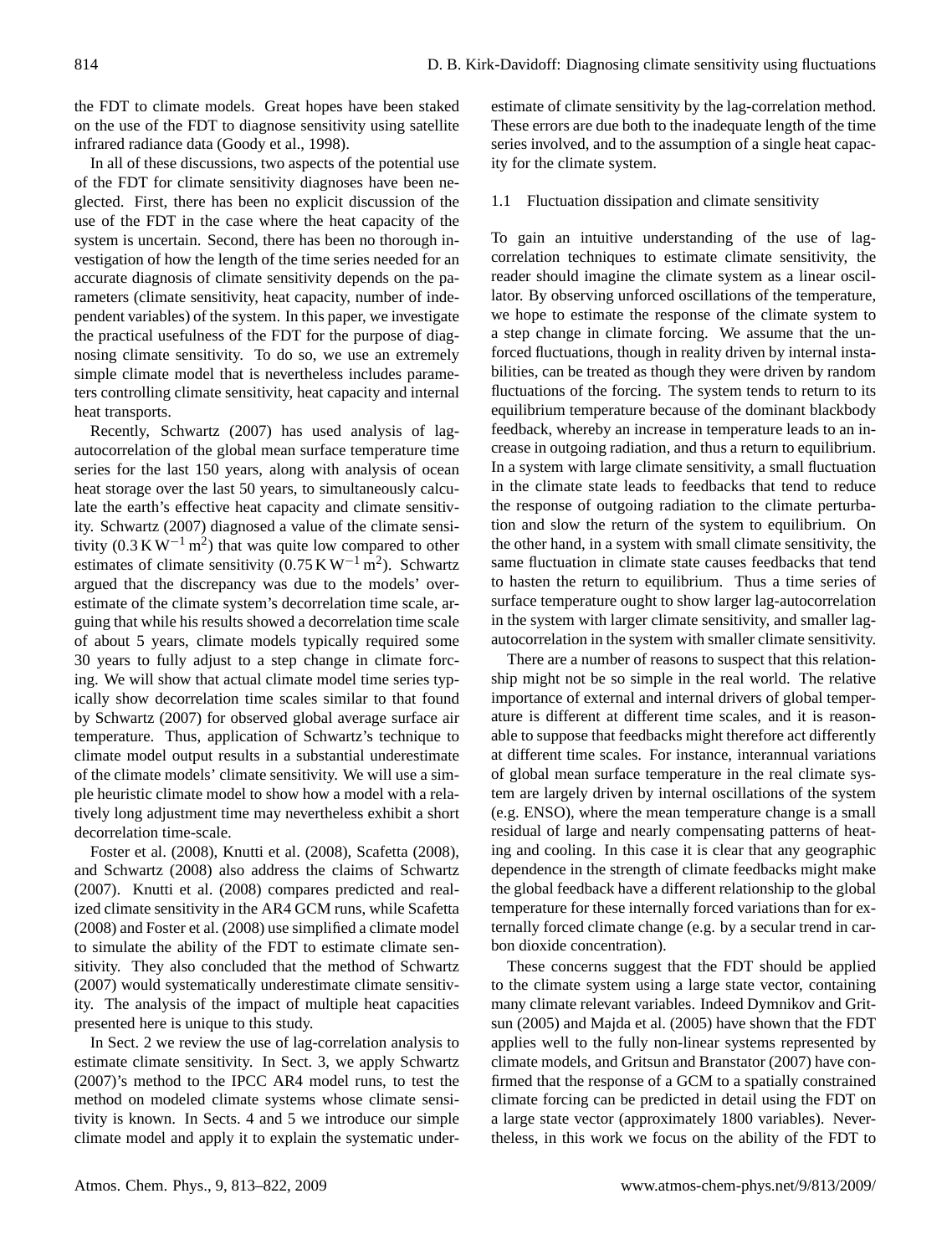diagnose climate sensitivity using a single global temperature variable so that we can focus on the data requirements for this diagnosis, and especially on the role of an unknown heat capacity as an obstacle to accurate diagnosis.

We now formalize our treatment of the relationship between the lag-correlation and climate sensitivity for a purely linear system. Our discussion follows that of [Penland and](#page-9-9) [Sardeshmukh](#page-9-9) [\(1995\)](#page-9-9) (a more general treatment, resulting in the same formula for predicting climate system response to forcing from the lag covariance matrix of the system variables, is given in [Gritsun and Branstator,](#page-8-3) [2007\)](#page-8-3). Consider a linear system forced by white noise  $(\xi)$  and a fixed forcing  $f$ :

<span id="page-2-2"></span>
$$
\frac{d\mathbf{x}}{dt} = \mathbf{B}\mathbf{x} + \underline{\xi} + f,\tag{1}
$$

A change in f from  $f_0$  to  $f_1$  will result in a change in the long-term mean value of **x** of  $(\bar{x}_1 - \bar{x}_0) = -B^{-1}(f_1 - f_0)^{-1}$ . Thus we call −**B** the sensitivity matrix. −**B** can be determined by observation of the lag-covariances of the system, as follows:

<span id="page-2-0"></span>
$$
\mathbf{B} = \frac{1}{\tau} \ln \mathbf{C}_{xx}(\tau) \mathbf{C}(0)^{-1}, \tag{2}
$$

where  $C_{xx}(\tau) = \langle x(t+\tau) x^T(t) \rangle$ , and  $\tau$  is an arbitrary time lag. By taking the exponent of both sides of Eq. [2,](#page-2-0) and then integrating over all time lags  $\tau$ , one obtains

$$
\int_0^\infty \exp(\tau \mathbf{B})d\tau = \int_0^\infty \mathbf{C}_{xx}(\tau)\mathbf{C}(0)^{-1}d\tau
$$
 (3)

or

<span id="page-2-1"></span>
$$
-\mathbf{B}^{-1} = \int_0^\infty \mathbf{C}_{xx}(\tau) \mathbf{C}(0)^{-1} d\tau,
$$
\n(4)

which is a form of the FDT. Note that no use is made in this estimate of the white noise forcing,  $\xi$ , and that the sensitivity is given in units of time: it is the time scale of the equivalent restoring force of the system. [Gritsun and Branstator](#page-8-3) [\(2007\)](#page-8-3), following [Dymnikov and Gritsun](#page-8-6) [\(2005\)](#page-8-6) and [Majda](#page-9-8) [et al.](#page-9-8) [\(2005\)](#page-9-8), have shown that the same result (i.e. that the equilibrium response of the system to a sustained small perturbation can be calculated using the integrated lag covariance of the unperturbed system) can be obtained for nonlinear systems as long as their probability density functions are approximately gaussian. In any practical application of the FDT to climate sensitivity diagnosis, we must be able to write the controlling equations of the climate system so that the climate forcing appears on the right hand side in units of Kelvins per unit time. *This requires independent knowledge of the heat capacity of the climate system.*

One can use either Eqs. [2](#page-2-0) or [4](#page-2-1) to obtain **B**. [Schwartz](#page-9-0) [\(2007\)](#page-9-0) used a scalar equivalent to Eq. [1,](#page-2-2) to estimate the decorrelation time scale for the time series of global mean temperature,  $-\frac{1}{\tau} \ln r(\tau)$ , where  $r(\tau)$  is the autocorrelation of x at lag τ, by plotting its value versus τ for lags of up to 20 years, and looking for a tendency of the value of the decorrelation time scale to asymptote to a fixed value as  $\tau$  increased. He combined this estimate with a separate estimate of global heat capacity to produce his estimate of climate sensitivity.

[Cionni et al.](#page-8-2) [\(2004\)](#page-8-2) employed a method inspired by the FDT, where instead of calculating the integral of the lag covariance matrix of the system **x**, they calculated the integral of the lag covariance of the system **x** and the forcing ξ :

<span id="page-2-3"></span>
$$
-\mathbf{B}_{\text{est}}^{-1} = \int_0^{\tau_L} \mathbf{R}_{\mathbf{x}\xi}(\tau) d\tau,\tag{5}
$$

where **B**est is an estimate of the best-fitting linear operator **B**, whose accurracy is limited by the finite length of the time series **x**, and where

$$
\mathbf{R}_{x\xi}(\tau) = \int_0^\infty \mathbf{x}(t+\tau)\underline{\xi}(t)^T dt / \int_0^\infty \underline{\xi}(t)\underline{\xi}(t)^T dt. \tag{6}
$$

 $\tau_L$ , the upper limit of integration in Eq. [5](#page-2-3) is the lag beyond which no significant correlation is observed. One way to choose a value for this variable is to integrate Eq. [5](#page-2-3) for a sufficiently large  $\tau_L$  that  $\mathbf{B}_{\text{est}}$  reaches a maximum, and then begins to decrease. [Cionni et al.](#page-8-2) [\(2004\)](#page-8-2) accurately estimated climate sensitivity based on a 10 year time series of model output data from a GCM run with fixed sea surface temperature and known forcings. In their study, diagnosis of effective heat capacity was not needed because only the small land surface heat capacity contributed to the decorrelation time. In the real world the task becomes more difficult, due to short time series and a lack of accurate forcing information.

#### **2 Application to IPCC AR4 model output**

Here we apply the tools described above to test the ability of analysis based on lag-correlation of temperature timeseries, combined with estimation of global heat capacity by the methods of [Schwartz](#page-9-0) [\(2007\)](#page-9-0) to predict climate sensitivity in the IPCC AR4 model runs. Figure [1a](#page-3-0) shows the autocorrelation of the detrended global mean surface air temperature as function of lag (in years) for 18 coupled model simulations of the 20th century (the "20c3m" runs). The curve for the GISS global mean surface air temperature [\(Hansen et al.,](#page-8-7) [1996\)](#page-8-7) is shown in light blue, and is the same curve shown in [Schwartz](#page-9-0) [\(2007\)](#page-9-0), Fig. 2c. Note the good agreement between the GISS curve and the IPCC model curves. Figure [1b](#page-3-0) shows the decorrelation time scale,  $-\frac{1}{\tau} \ln r(\tau)$  for the same global mean surface air temperature time series. Again, the light blue curve showing the GISS observations falls well within the range of the IPCC model lag autocorrelation curves. The variability of the decorrelation time scale as a function of lag for each model, and for the observed data are due to a combination of random error associated with the relatively short time series involved, and deviations from linearity of the models. In the absence of much longer runs for each model, we cannot distinguish the role of each. We obtain our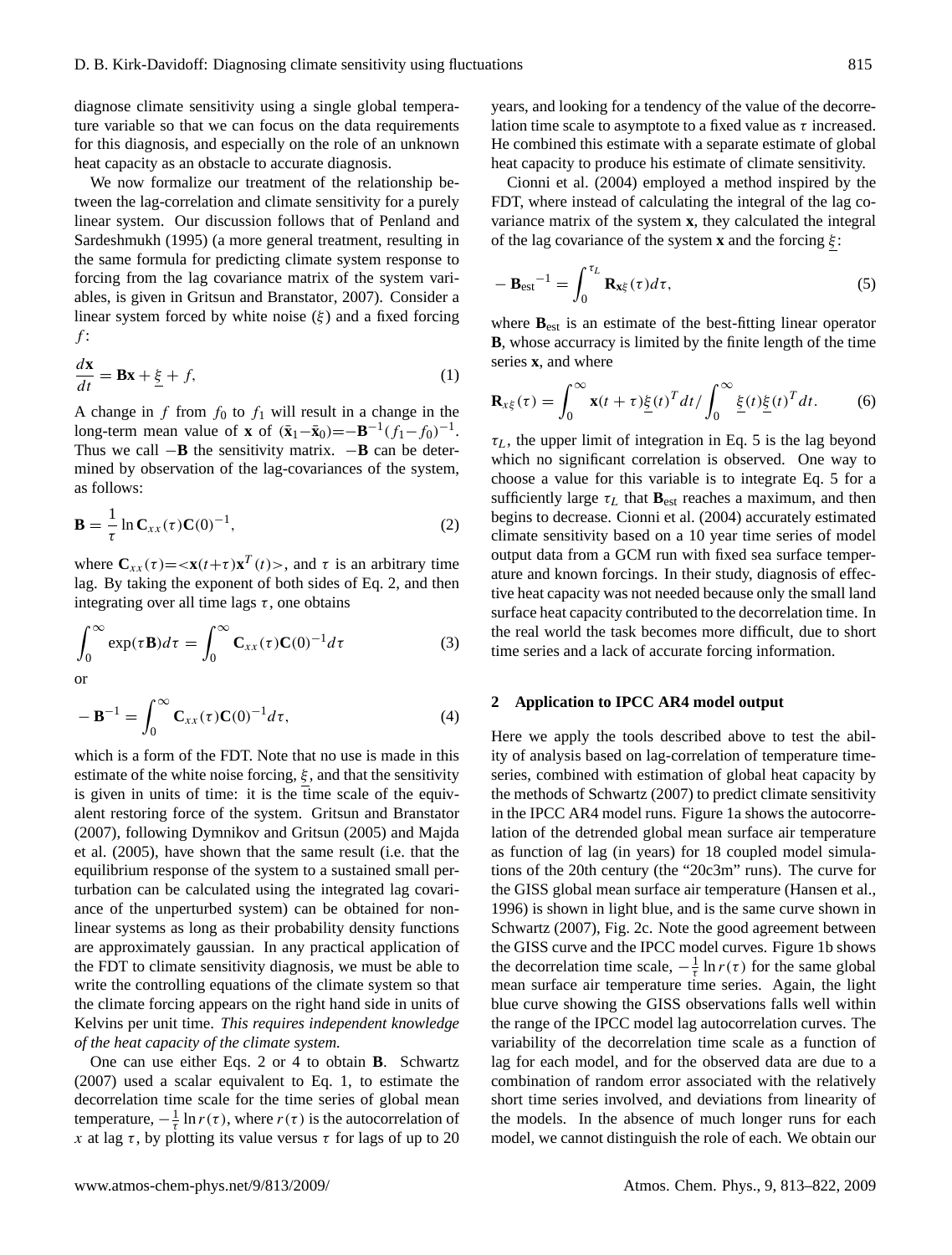

<span id="page-3-0"></span>**Fig. 1. (a)** Lag autocorrelation of global mean temperatures from the GISS surface air temperature record (light blue), and from the IPCC AR4 20th Century runs (black). **(b)** De-correlation timescale  $\tau/\ln(r(\tau))$  for the time global mean time series, and the same color-coding.

best estimate of the model decorrelation time scale by finding the lag for which the autocorrelation is less than zero, and averaging the decorrelation time scale either over all lags up to the lag with zero correlation, or over the three years prior to that lag, whichever is greater. Using this method, the average decorrelation time scale for the models is 8.3 yr, with a standard deviation of 4.5 yr, and a range of 2.8–18.5 yr. Thus, [Schwartz](#page-9-0) [\(2007\)](#page-9-0)'s estimate of 5 yr falls in the range of the model decorrelation time scales.

Following [Schwartz](#page-9-0) [\(2007\)](#page-9-0) we calculate the models' effective heat capacity using two methods: by regressing the global heat storage against the global temperature, and by taking the ratio of the trends of heat storage and temperature. Heat storage is obtained by integrating the global downward flux of heat at the atmosphere's lower boundary, which is the sum of the latent and sensible heat fluxes, and the net downward long and shortwave fluxes. Scatter plots of annual and global mean heat storage anomaly versus annual and global mean temperature anomaly are shown in Fig. [2,](#page-3-1) offset from zero mean for clarity. The light blue points refer the observed ocean heat storage, and were taken by digitizing the lower right panel of Fig. 4 in [Schwartz](#page-9-0) [\(2007\)](#page-9-0). That figure plots GISS surface temperatures against ocean heat storage from the surface to 3000 m from the Levitus data set [\(Levitus et](#page-9-10) [al.,](#page-9-10) [2005\)](#page-9-10), scaled upwards to account for the heat capacity of land. As has been pointed out by [Forest et al.](#page-8-8) [\(2006\)](#page-8-8), it is apparent that the slope of the dependence of heat storage on surface temperature (shown in light blue) for the observed data is small  $(12 \text{ W yr m}^{-2})$  compared to the range of values found for the models. The average slope for the model data is 90 W yr m<sup>-2</sup> K<sup>-1</sup>, with a minimum of 10 W yr m<sup>-2</sup> K<sup>-1</sup>,



<span id="page-3-1"></span>**Fig. 2.** Integrated net downward surface heat flux (in units of W yr m−<sup>2</sup> ) plotted versus global mean surface air temperature anomaly. IPCC Models output data are shown in black as in Fig. 1, with the GISS temperature and [Levitus et al.](#page-9-10) [\(2005\)](#page-9-10) heat storage figures taken by digitizing Fig. 4 of [Schwartz](#page-9-0) [\(2007\)](#page-9-0), shown in light blue.

and a standard deviation of 81 W yr m<sup>-2</sup> K<sup>-1</sup>.

With these two quantities calculated, we can now, following [Schwartz](#page-9-0) [\(2007\)](#page-9-0), make an estimate of the equilibrium climate sensitivity, and see how well it predicts the actual model sensitivity. One difficulty with this procedure concerns the definition of climate sensitivity. Since the theory underlying the use of the decorrelation time scale to predict climate sensitivity assumes small perturbations to the climate state, the estimate ought to work best for a small climate forcing perturbation, such that state-dependent feedbacks are functioning near the unperturbed initial state. However, for reasons of practical interest, climate models are generally run for finite periods using finite forcing. For the IPCC AR4 coupled model runs, we can define climate sensitivity as either:

- 1. the full response of global mean surface air temperature to a doubling of carbon dioxide, where the doubling occurs over a period of 150 years, and the models are then run for an additional 100 years allowing an approximate equilibration,
- 2. as the transient response of global mean surface air temperature during a 1 percent per year increase of carbon dioxide, or
- 3. as the transient response of global mean surface air temperature to one of several particular emission scenarios in which a range of greenhouse gases increase monotonically over the course of the model runs.

In Fig. [3,](#page-4-0) we show that these sensitivities are related but different. Here, transient sensitivity of the models (in K/100 yr) derived from a linear fit to the trend of global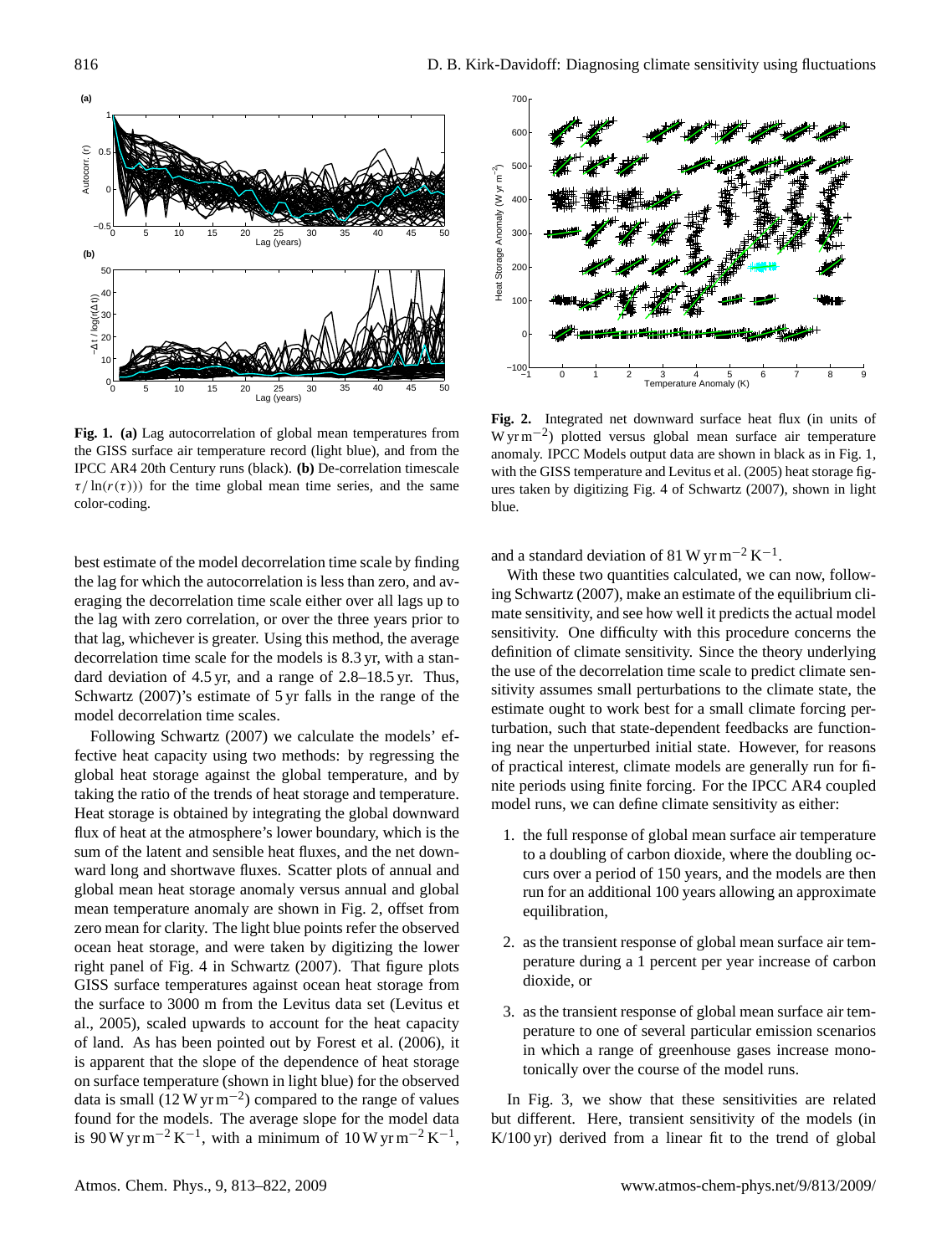

<span id="page-4-0"></span>**Fig. 3.** Climate sensitivity from a linear fit to the first 50 years of the IPCC AR4 runs with 1% per year increasing CO2 versus climate sensitivity derived from the temperature difference between the years 2100 and 2100 in the SRESa1b runs.

mean surface air temperature for the first 50 years of runs with carbon dioxide increasing  $1\% \text{ yr}^{-1}$  is compared with climate sensitivity derived from the temperature difference for the years 2000 to 2100 in the "SRESa1b" climate forcing scenario. Among the nineteen models with output for both experiments stored in the PCMDI archive, the correlation coefficient of these two measures of climate sensitivity is 0.57, indicating that important aspects of the climate system (whether the effective climate forcing due to the imposed changes in greenhouse gas forcing, the climate feedbacks or the effective heat capacities of different components of the climate system) respond differently to these two forcing scenarios. In the following discussion we will present results comparing the climate sensitivity derived using the procedure of [Schwartz](#page-9-0) [\(2007\)](#page-9-0) with the equilibrium climate response of the models in the 1% yr−<sup>1</sup> forcing scenario. The reader should note however, that similar comparisons have been done with the SRESa1b-derived sensitivities, with broadly similar results (not shown).

In Fig. [4a](#page-4-1), we confirm that the estimates of global effective heat capacity derived from regression of global heat storage against global heat temperature in the 20c3m model runs are reasonably well correlated  $(r=0.70)$  with the estimates derived from the ratio of the trends of the two numbers. Heat capacity is shown in units of equivalent mixed layer depth (m), calculated by dividing the heat storage per unit area by the heat capacity of 1  $m<sup>3</sup>$  of sea water. Having established this, we proceed using the average of the two methods. Figure [4b](#page-4-1) shows the relationship between the decorrelation time scale and the effective global heat capacity. Contrary to the prediction of a linear, single heat reservoir theory of climate dynamics, the relationship is weak, and anticorrelated  $(r=-0.48)$ : models with large decorrelation time scales tend to have small heat storage. When we compare decorrelation time with model sensitivity derived from the mean difference between the first and last yen years of the IPCC AR4



<span id="page-4-1"></span>**Fig. 4. (a)** Scatter plot of heat capacity (in units of meters of sea water) calculated for the IPCC AR4 twentieth century (20c3m) model runs by direct correlation of heat storage and temperature versus heat capacity calculated by the ratio of the trends of heat storage and temperature over the 20th century. **(b)** Heat capacity from the mean of the two methods used in (a) versus decorrelation time scale. **(c)** Climate sensitivity derived from the mean difference of the first and last ten years of the AR4 runs forced with a 1 percent per year increase in  $CO<sub>2</sub>$  versus decorrelation time scale. **(d)** Climate sensitivity predicted by the method of Schwartz (2007) from the IPCC AR4 20th century runs, versus actual climate sensitivity derived from the 1 percent per year to doubling of  $CO<sub>2</sub>$  runs. Schwartz's (2007) estimate of climate sensitivity is indicated with the light blue line.

runs with 1 percent per year increases of  $CO<sub>2</sub>$  (Fig. [4c](#page-4-1)), the correlation is very weak and  $(r=-0.05)$ . Finally we compare this "true" climate model climate sensitivity with the estimate of climate sensitivity calculated by dividing the decorrelation timescale by the effective heat global heat capacity in the 20th century runs, as calculated by [Schwartz](#page-9-0) [\(2007\)](#page-9-0). We find that the estimate of climate sensitivity made by Schwartz  $(0.30 \text{ K W}^{-1} \text{ m}^2)$  fall squarely within the range of climate sensitivity derived from the IPCC AR4 models (mean=0.22 K W<sup>-1</sup> m<sup>2</sup>, min=9.9×10<sup>-4</sup> K W<sup>-1</sup> m<sup>2</sup>,  $max=1.8$  K W<sup>-1</sup> m<sup>2</sup>. When the estimated climate sensitivity is compared with the actual climate sensitivity derived from the equilibrated 1% per year increasing  $CO<sub>2</sub>$  runs (Fig. [4d](#page-4-1)), the relationship is, again, weak  $(r=0.27)$ .

These results show that *contra* [Schwartz](#page-9-0) [\(2007\)](#page-9-0), the decorrelation time scale of the global mean temperature time series is not in conflict with the range of model estimates, but that the global effective heat capacity is overestimated by the great majority of the IPCC AR4 models. Since climate sensitivity is predicted to be equal to the decorrelation time scale divided by the ocean heat uptake, excessive heat uptake combined with a realistic decorrelation timescale should lead the models to *underestimate* climate sensitivity. However, the fact that the models themselves do not obey this relationship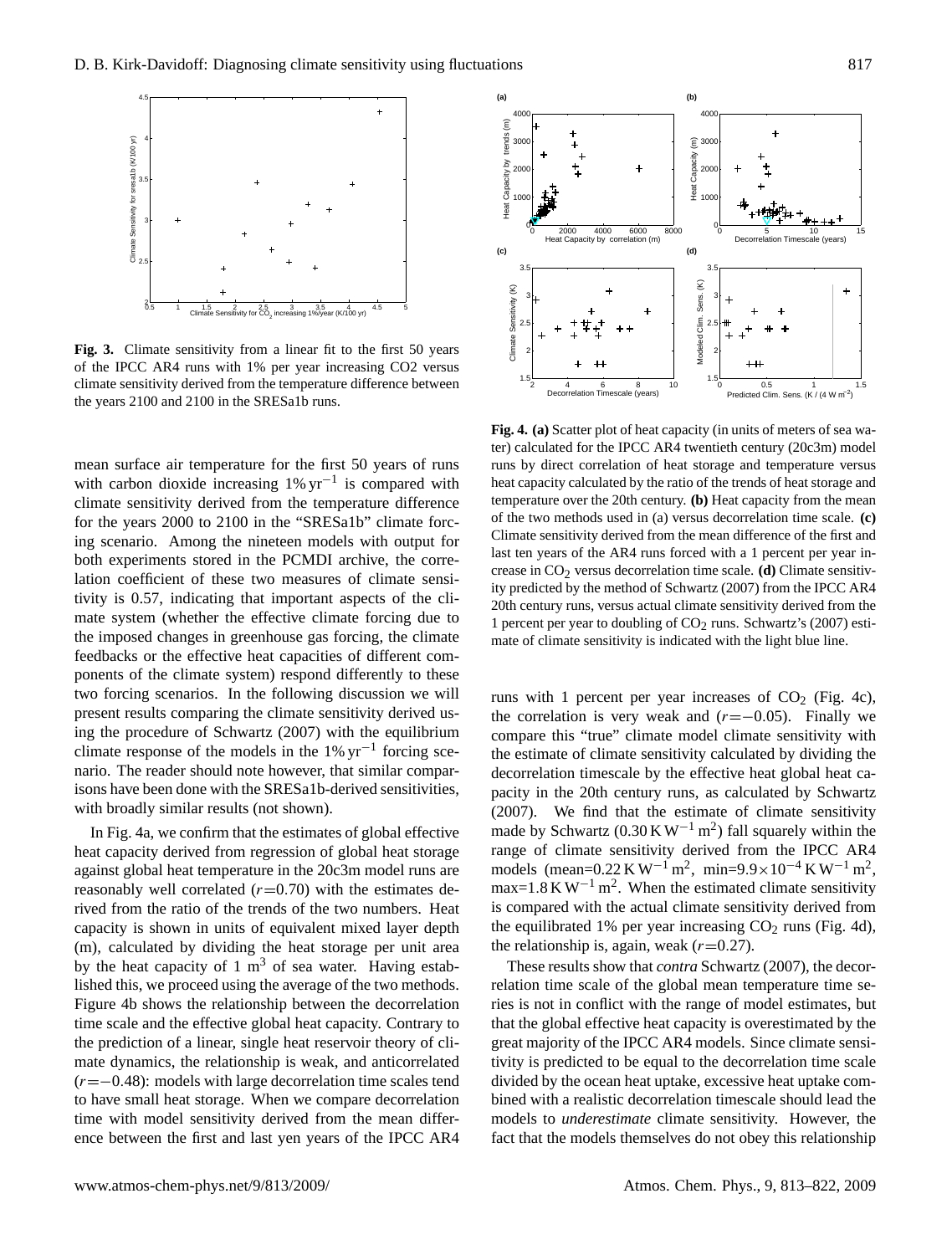(i.e. the ratio of decorrelation time scale over effective heat capacity is poorly correlated with model climate sensitivity) is a strong argument against the use of a single-variable version of the FDT to estimate the earth's climate sensitivity. In the next two sections we use a very simple model of the climate system to explore why the theory might fail for climate system models, and for the real climate system.

## **3 Model description**

For simplicity and ease of integration, we make use of a global mean climate model with a single atmospheric layer and purely radiative interactions between the surface and the atmosphere. The features needed include rapid integration, an ability to simulate arbitrary climate sensitivity, and simulation of both radiative and dynamical energy fluxes. The model includes two ocean mixed layers (upper and lower) with an adjustable linear coupling, to simulate heat storage in the ocean, a single atmospheric layer to account for greenhouse warming, and gray-body radiation. Feedbacks include a temperature-dependent atmospheric infrared emissivity (intended to represent the water vapor feedback), and a temperature-dependent surface albedo (intended to represent ice-albedo and low cloud feedbacks). The model is forced with modified red noise applied to either the solar variability or the infrared emissivity.

The thermodynamic equations for the lower and upper mixed layers and the atmosphere are:

$$
C_{s2}\frac{dT_{s2}}{dt} = -\gamma (T_s - T_{s2})
$$
\n(7)

<span id="page-5-0"></span>
$$
C_s \frac{dT_s}{dt} = -\gamma (T_{s2} - T_s) + \frac{1}{4} S(1 - \epsilon_S)(1 - \alpha) - \sigma T_s^4 + \epsilon \sigma T_a^4 \quad (8)
$$

$$
C_a \frac{dT_a}{dt} = \frac{1}{4} \epsilon_S S (1 + \alpha) + \epsilon \sigma T_s^4 - 2\epsilon \sigma T_a^4 \tag{9}
$$

where  $C_s$  and  $C_{s2}$  are the heat capacities of the upper and lower mixed layers,  $T_s$  and  $T_{s2}$  are their respective temperatures,  $C_a$  and  $T_a$  are the heat capacity and temperature of the atmosphere,  $\gamma$  is the coupling time constant between the upper and lower mixed layers, S is the solar constant,  $\epsilon_S$  is the solar absorption of the atmosphere,  $\alpha$  is the surface albedo,  $\sigma$ is the Stefan-Boltzmann constant, and  $\epsilon$  is the infrared emissivity of the atmosphere.

The atmospheric emissivity and the surface albedo are subject to linear feedbacks on atmospheric and surface temperature, respectively:

$$
\epsilon = \epsilon_0 + f_{\epsilon}(T_a - T_{\epsilon}) + c_{\epsilon}A_{\epsilon} \tag{10}
$$

$$
\alpha = \alpha_0 + f_\alpha (T_s - T_\alpha) \tag{11}
$$

where  $\epsilon_0$  and  $\alpha_0$  are the basic state emissivity and surface albedo, respectively,  $T_{\epsilon}$  and  $T_{\alpha}$  are the basic state atmosphere and surface temperatures, respectively, and  $f_{\epsilon}$  and  $f_{\alpha}$  are the feedback parameters.  $A_{\epsilon}$  is a red-noise forcing, and  $c_{\alpha}$  is a constant that controls its magnitude. The solar constant can also be forced with red noise:

$$
S = S_0 + c_S A_S, \tag{12}
$$

where  $c_S$  is a constant controlling the magnitude of the forcing.  $A_{\epsilon}$  and  $A_{S}$  are generated using:

$$
x_{i+1} = \beta x_i + r \tag{13}
$$

$$
A = \left[x - \frac{1}{2(1-\beta)}\right] \sqrt{1-\beta^2} \tag{14}
$$

where  $r$  is a random variable with a flat distribution over the range [0 1],  $\beta$  is the parameter that determines the autocorrelation of the red-noise forcing, and the scaling is performed after x has been calculated for as many time steps as necessary. The autocorrelation of the resulting temperature time series will depend somewhat on the autocorrelation of the forcing, however, we hold the autocorrelation of the forcing fixed at 0.6 for a lag of one year for all the simulations discussed here, so that the autocorrelation of the modeled temperature variations changes only due to changes in heat capacity, climate sensitivity, and the coupling of the two heat reservoirs. The applicability of the FDT to this model is demonstrated below.

Solving Eqs. [7–9](#page-5-0) for equilibrium conditions, with feedbacks and stochastic forcing assumed to be zero yields

$$
T_s = \sqrt[4]{\frac{S_0[1-\alpha+\frac{\epsilon_S}{2}(3\alpha-1-\epsilon_S\alpha)]}{\sigma(1-\frac{\epsilon}{2})}}
$$
(15)

$$
T_a = \sqrt[4]{\frac{1}{2}T_s^4 + \epsilon_S \frac{S_0}{4} \frac{1+\alpha-\epsilon_S \alpha}{2\epsilon \sigma}}
$$
(16)

Figure [5a](#page-6-0) shows the equilibrium climate sensitivity of the surface temperature with respect to a change in the solar constant  $S_0$  from 1360 W m<sup>-2</sup> to 1370 W m<sup>-2</sup> for a range of feedback parameter settings. For this simple model there is no ambiguity about "equilibrium", since the model can be run until energy balance is achieved to within 0.01 W m−<sup>2</sup> . Depending on the values of the parameter settings, the climate sensitivity for this forcing varies from 0.04 to 1.6 K W−<sup>1</sup> m<sup>2</sup> , where the surface temperature has been divided by the change in solar forcing adjusted for albedo and geometry,  $\frac{\Delta S}{4}(1-\alpha)$ .

Figure [5b](#page-6-0) shows that as the feedback parameters increase, the time required for the temperature to reach 90% of its equilibrium value also increases. Figure [5c](#page-6-0) confirms that, as predicted by the FDT, the inverse log of the lag autocorrelation  $\left(\frac{-1}{\ln r(1 \text{ yr})}\right)$  increases with increasing climate sensitvity. The autocorrelations are calculated for runs of 1600 years, with an ocean heat capacity equivalent to a mixed layer depth of 25 m. All three of these variables – the adjustment time scale, the climate sensitivity, and the inverse log lag-autocorrelation – are correlated with one another with  $r=0.98$ . However, as shown in Fig. [5d](#page-6-0), the ratio of the adjustment time to the climate sensitivity is not constant, but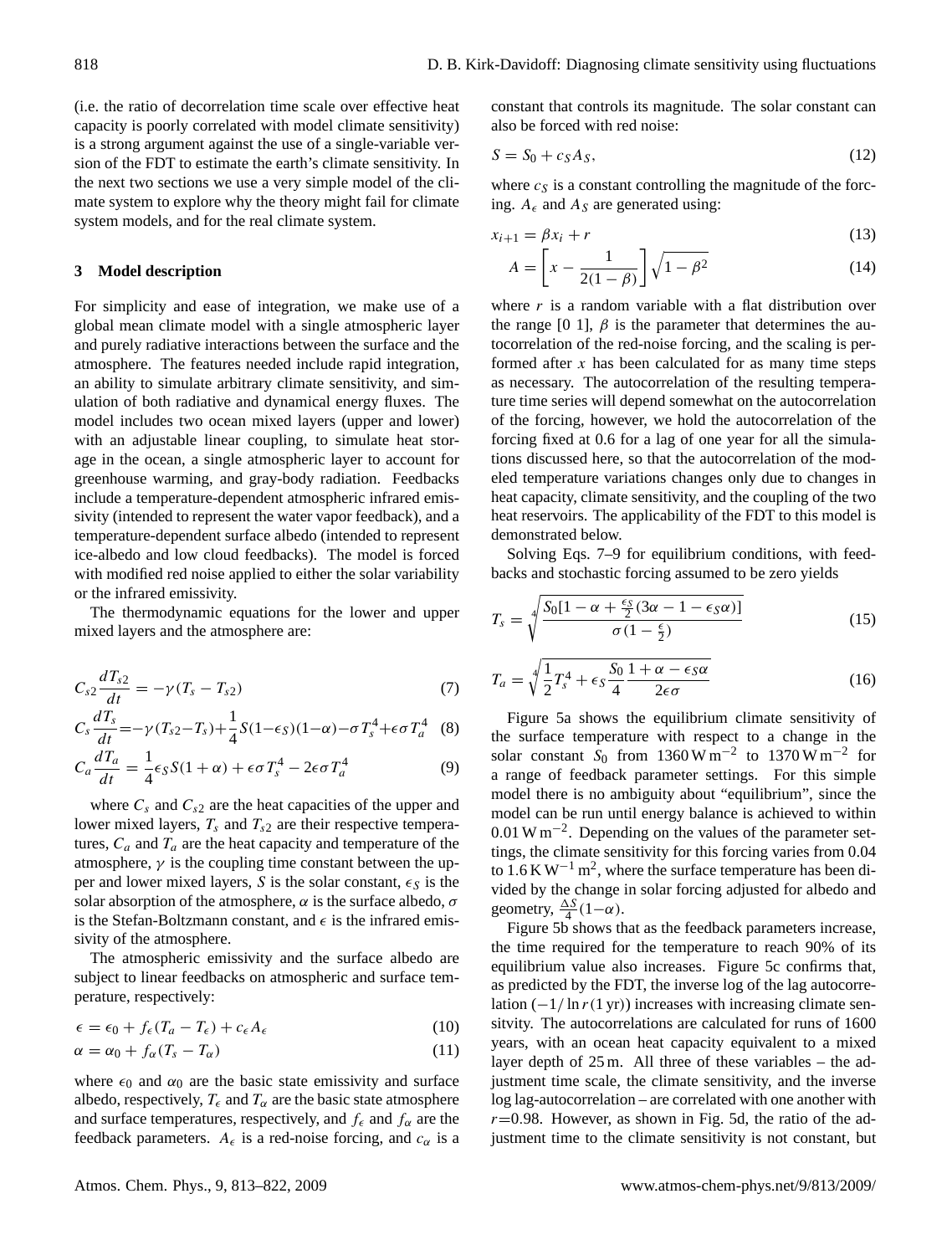

<span id="page-6-0"></span>**Fig. 5. (a)** Equilibrium climate sensitivity of the simple climate model for a range of values of the feedback parameters  $f_{\epsilon}$  and  $f_{\alpha}$ . **(b)** Adjustment timescale (time to 90% of response) for the same feedbacks.  $(c) -1/\ln r(1yr)$  for the model surface temperature time series. **(d)** Ratio of climate sensitivity to adjustment time scale.

increases with increasing emissivity feedback, indicating a feedback-dependent bias in the relationship between the climate sensitivity and the adjustment timescale. This bias is due to the fact that the emissivity feedback parameter acts on  $T_a$ , rather than on  $T_s$ . For a lag-autocorrelation based methodology to accurately predict the climate sensitivity, the fluctuations of both  $T_a$  and  $T_s$  would have to be observed. Nevertheless, for a modest range of possible climate sensitivities (e.g. over a factor of 3), the ratio of the climate sensitivity to the adjustment time varies only by about 20%. The more serious obstacles to the use of lag-autocorrelations to predict sensitivity arise from the possibility of multiple heat reservoirs, as we discuss in the next section.

## **4 Simple model results and sensitivity experiments**

We now turn to the results of a series of experiments designed to show how statistics like those used by [Schwartz](#page-9-0) [\(2007\)](#page-9-0) can give misleading results about climate sensitivity. Figure [6](#page-6-1) shows the simple model's response to changes in the solar constant. In Fig. [6a](#page-6-1), the solar constant is increased by step change of  $10 \,\mathrm{W\,m^{-2}}$ . The feedback parameters are



<span id="page-6-1"></span>**Fig. 6. (a)** Response of the simple climate model to an instantaneous increase in the model solar constant for three different cases: a single 25 m ocean mixed layer (blue), a single 1000 m ocean mixed layer (green) and a 25 m ocean mixed layer coupled to 1000 m deeper mixed layer (red). **(b)** Response of the same model, with the same color-coded configurations, to random fluctuations in the solar forcing.

set to  $f_{\epsilon}$ =0.002 K<sup>-1</sup> and  $f_{\alpha}$ =0.002 K<sup>-1</sup>. Three settings for heat capacity are compared: a single ocean mixed layer 25 m deep, a single layer 1000 m deep, and an upper layer of 25 m coupled to a lower layer of 1000 m, with a coupling constant of  $50 \,\mathrm{W m^{-2} K^{-1} s^{-1}}$ . Note that the adjustment time scale of the coupled case is identical to that of the 1000 m mixed layer case, except that there is an initial rapid approach to equilibrium in the time scale of the upper 25 m layer before the coupling between the layers acts to move the heat to the lower layer. In Fig. [6b](#page-6-1), the solar constant varies randomly for the same parameter settings. The rapid oscillations of the coupled case indicates that the shallow upper mixed layer controls the time scale of the response. This behavior suggests that a diagnostic method based on decorrelation time scale will have trouble distinguishing between a system with low heat capacity on short time scales and one with low heat capacity on all time scales.

Pursuing this thread of argument, we now apply [Schwartz](#page-9-0) [\(2007\)](#page-9-0)'s methodology to much longer synthetic time series, in order to test its ability to extract the model's true dynamics from finite time series. Figure [7](#page-7-0) shows the lag autocorrelation  $r(\Delta t)$  for two model parameter settings. Figure [7a](#page-7-0) shows results for a single 25 m mixed layer. Figure [7b](#page-7-0) shows results for a 25 m mixed upper layer, and a 1000 m mixed lower layer. In each case, the model was run for 10 000 years, forced by white noise solar variability, and the time series of annual mean  $T_s$  was calculated. Red curves show  $r(\Delta t)$ calculated separately for 100 100-year chunks of data. The black curve shows  $r(\Delta t)$  calculated for the full 10 000 year record. These results demonstrate two key points.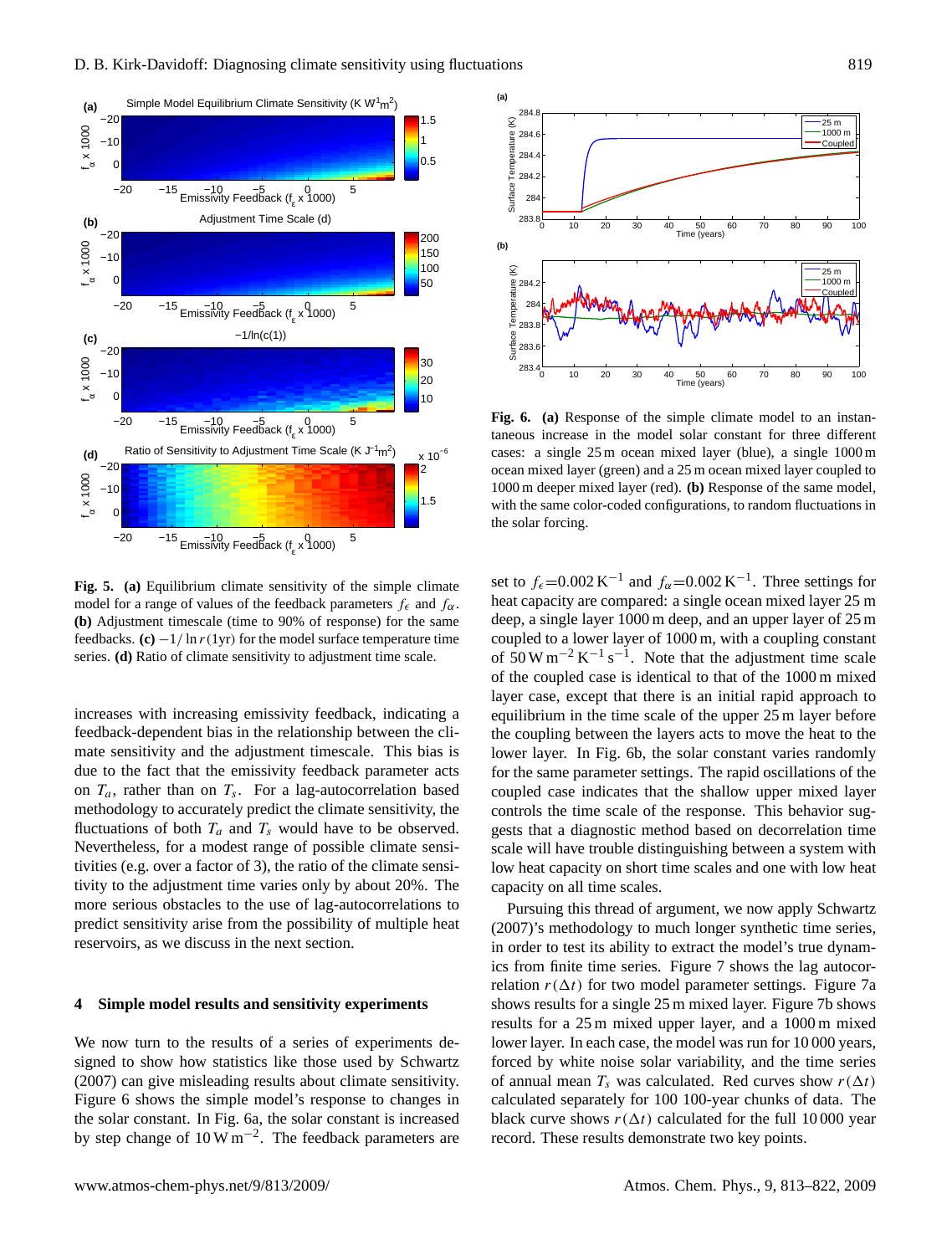

<span id="page-7-0"></span>**Fig. 7. (a)** Lag autocorrelation for a ten thousand-year run of the simple model with a 25 m ocean mixed layer (black) and for a hundred hundred-year subsamples of the same run (red). **(b)** As for (a), for run with a 25 m ocean mixed layer coupled with a 1000 m lower mixed layer.

First, the uncertainty with which one can establish the value of the autocorrelation of a given 100 year time series is not the relevant uncertainty for the calculation of climate sensitivity. It is clear from panel Fig. [7a](#page-7-0) that a single curve of autocorrelation versus lag derived from a 100 year time series can give only a poor estimate of the true curve. For instance, while the autocorrelation curve derived from the 10000 year time series crosses zero at 10 years lag, the mean of the 100 year autocorrelation curves' zero crossing is 8.4 years, with a standard deviation of 5.7 years. Even for a model with a single heat capacity, analysis of the lag-autocorrelation of hundred year temperature time series results in both a large negative bias in estimating the true decorrelation time scale  $(-\Delta t/\ln(r(\tau))$ , averaged over lags from 8 to 12 years), and large variance of the decorrelation time scale of randomly selected hundred year segments. Thus, our simple model run with a single heat capacity, and with parameters yielding real decorrelation time scales ranging from 5 yr up to 25 yr, produces 100 year segments within a standard deviation of the mean that have decorrelation time scales of 5 yr or less. In particular, for a 25 yr decorrelation time scale, the expected mean decorrelation time scale of a randomly selected 100 yr segment is 15 yr, with a standard deviation of 10 yr. Thus, the fact that the observed temperature time series of the last 50 yr of global temperature exhibits a decorrelation time scale of 5 yr [\(Schwartz,](#page-9-0) [2007\)](#page-9-0), means only that the true value could be anywhere from 3 yr to 25 yr, and have the observed value within a single standard deviation of the expected value.

Second, when the model has more than a single heat reservoir, autocorrelations based on a hundred year sample can substantially underestimate both the true decorrelation time scale and the adjustment timescale. This is clear from panel



<span id="page-7-1"></span>**Fig. 8. (a)** Response of the simple climate model to an instantaneous increase in the model solar constant for two different cases, one with low climate sensitivity and a single 1000 m ocean mixed layer, and one with high climate sensitivity and a 25 m mixed layer coupled to a 333 m deep mixed layer. **(b)** Lag autocorrelations of the surface temperature of the same two models, for 100 100-year runs each.

Fig. [7b](#page-7-0) where the lag autocorrelation curve based on 10 000 years of data exceeds 95% of the curves based on 100 year segments out to 30 years lag.

Finally we demonstrate how our simple model with a fast surface heat reservoir coupled to a large deep heat reservoir can fool the method of Schwartz (2007) into falsely ranking the climate sensitivities of the model run for various parameter choices. In Fig. [8,](#page-7-1) results in black are for parameter choices that give high climate sensitivity ( $f_{\alpha} = f_{\epsilon} = 0.002$ , Sensitivity:  $0.4 \text{ K W}^{-1} \text{ m}^2$ ) and relatively weak coupling between the two mixed layers ( $C_s = 1 \times 10^8 \text{J m}^{-2} \text{K}^{-1}$  $(25 \text{ m}), C_{s2} = 1.3 \times 10^{9} \text{ J m}^{-2} \text{ K}^{-1} (333 \text{ m}), \gamma = 5 \text{ W m}^{-2}$  $K^{-1}$ ). Results in red are for parameter choices that give low climate sensitivity  $(f_{\alpha} = f_{\epsilon} = -0.01,$  Sensitivity:  $0.1 \text{ K W}^{-1} \text{ m}^2$  and a single deep mixed layer  $(C_s=1.3\times10^9 \text{ J m}^{-2} \text{ K}^{-1} (333 \text{ m}), \gamma=0 \text{ W m}^{-2} \text{ K}^{-1}).$ 

Panel *a* shows the response of each model to a step change in climate forcing. The high sensitivity, weakly coupled model jumps up rapidly, but after the temperature difference between the upper and lower mixed layers increases, the flux of heat from the upper to the lower layer slows the temperature rise until equilibrium is reached. The low sensitivity, single mixed layer model approaches equilibrium at the same constant e-folding rate. Panel *b* shows the lag autocorrelation curves for 100 100-year segments of model output forced by noise. The lag autocorrelation curves show higher autocorrelation for the low climate sensitivity model, just the opposite of the result predicted by [Schwartz](#page-9-0) [\(2007\)](#page-9-0), even though the climate sensitivities vary by a factor of 4. Thus, the low heat capacity of the surface layer, which would quite irrelevant to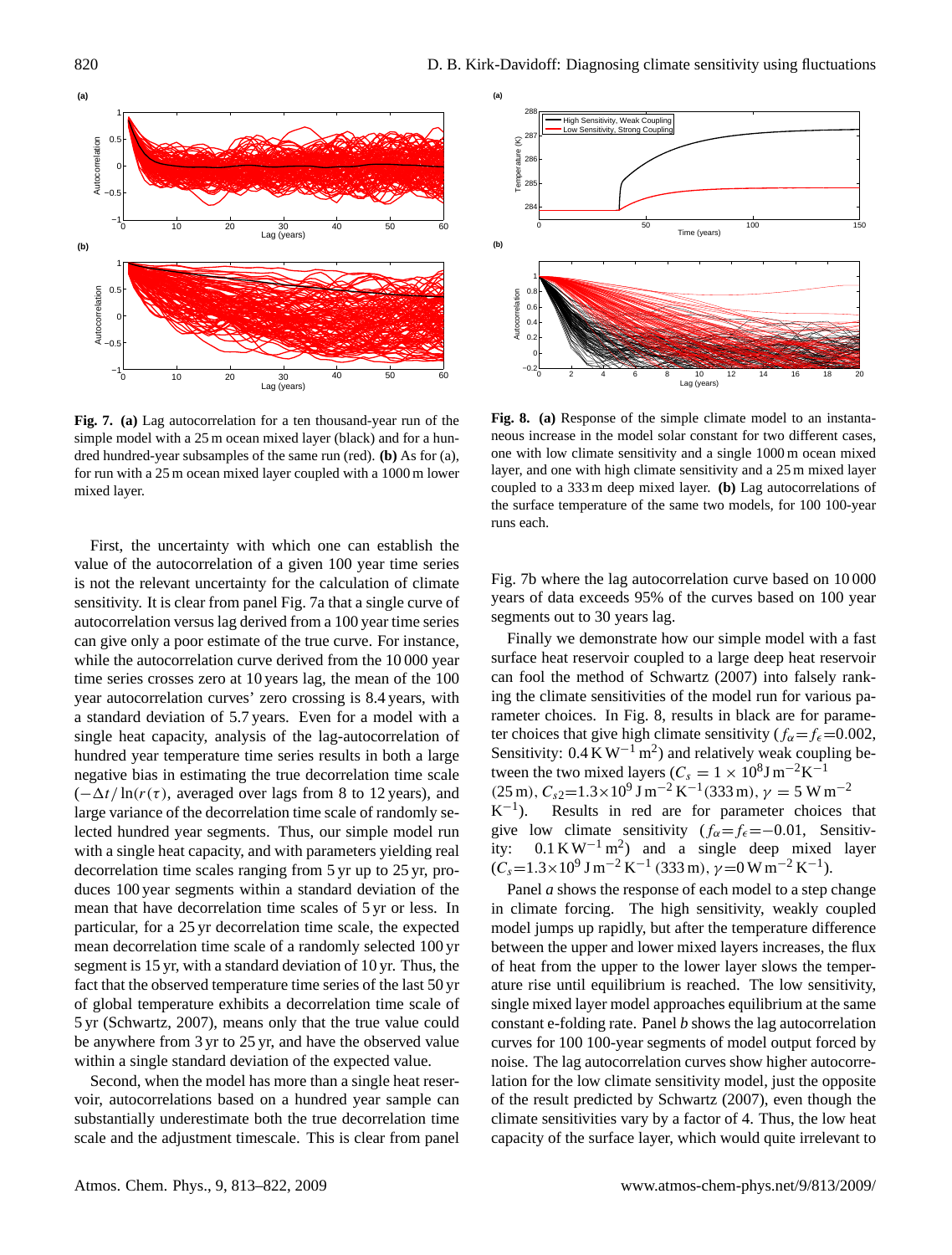the response of the model to slowly increasing climate forcing, tricks the analysis method into predicting a small decorrelation time scale, and a small climate sensitivity, because of the short length of the observed time series. Only with a longer time series would the long memory of the system be revealed.

### **5 Discussion and conclusions**

Some clear conclusions may be drawn from our work.

- 1. Although methods based on the FDT can produce precise, accurate estimates, given sufficient time, the time required for accurate evaluation of model sensitivity is in general several times longer than a model would require to come to equilibrium with a step-change in forcing.
- 2. Estimates of climate sensitivity using real global mean temperature variations are consistent with those using output data from the 20c3m IPCC AR4 model runs. There is no inconsistency between the model climate sensitivities and the observed global mean temperature decorrelation timescales, as claimed by [Schwartz](#page-9-0) [\(2007\)](#page-9-0).
- 3. Analysis of output from a simple climate model shows that the existence of multiple heat capacities in a climate system introduces systematic errors to the estimation of decorrelation time scale from the temperature time series. This may largely account for the systematic underestimate of IPCC model climate sensitivity by the lag-correlation method.
- 4. The large variability of the estimated climate sensitivity derived from these runs, even for multiple runs of the same model, confirms our prediction that estimation of climate sensitivity from a time series of a single variable requires much longer climate records than exist for the real world.

There is some prospect that improved diagnostic techniques based on the FDT may allow accurate estimation of climate sensitivity from climate fluctuations. [Gritsun](#page-8-9) [\(2008\)](#page-8-9) points out that an estimate of a more complete response vector of the climate system, obtained by analyzing a much larger state vector, might give better results. Alternatively, better results might be obtained using a different method to deal with the non-stationarity of the observed and modeled time series, for instance by concentrating on shorter time scale fluctuations during the winter season.

*Acknowledgements.* The author gratefully acknowledges helpful conversations with John Dykema, Andy Majda, and Raymond Najjar, and very thoughtful and thorough reviews of the original manuscript by Andrey Gritsun and Jin-Song von Storch. ECMWF ERA-40 data used in this study have been obtained from the ECMWF data server. We acknowledge the modeling groups for providing their data for analysis, the Program for Climate Model Diagnosis and Intercomparison (PCMDI) for collecting and archiving the model output, and the JSC/CLIVAR Working Group on Coupled Modelling (WGCM) for organizing the model data analysis activity. The IPCC Data Archive is supported by the Office of Science, US Department of Energy. The author's work on this subject was partially supported by a grant (G074756) from the University of Wisconsin.

Edited by: P. Haynes

#### **References**

- Abramov, R. and A. Majda: Blended response algorithms for linear uctuation-dissipation for complex nonlinear dynamical systems, Nonlinearity, 20, 2793–2821, 2007.
- <span id="page-8-0"></span>Bell, T. L.: Climate sensitivity from fluctuation dissipation: some simple model tests, J. Atmos. Sci., 37, 1700–1707, 1980.
- <span id="page-8-1"></span>Callen, H. B. and Greene, R. F.: On a theorem of irreversible thermodynamics, Phys. Rev., 86, 702–710, 1952.
- <span id="page-8-2"></span>Cionni, I., Visconti, G., and Sassi, F.: Fluctuation dissipation theorem in a general circulation model, Geophys. Res. Lett., 31, L09206, doi:10.1029/2004GL019739, 2004.
- <span id="page-8-6"></span>Dymnikov, V. and Gritsun, A.: Current problems in the mathematical theory of climate, Izv. Acad. Sci. USSR, Atmos. Oceanic Phys., 41, 294–314, 2005.
- <span id="page-8-8"></span>Forest, C. E., Stone, P. H., and Sokolov, A. P.: Estimated PDFs of climate system properties including natural and anthropogenic forcings, Geophys. Res. Lett., 33, L01705, doi:10.1029/2005GL023977, 2006.
- <span id="page-8-5"></span>Foster G., Annan J. D., Schmidt G. A. and Mann, M. E.: Comment on "Heat Capacity, Time Constant, and Sensitivity of Earth Climate System" by S. Schwartz, J. Geophys. Res., 113, D15102, doi:10.1029/2007/JD009373, 2008.
- <span id="page-8-4"></span>Goody, R. M., Anderson, J. G., North, G. R.: Testing climate models: an approach, Bull. Am. Met. Soc., 79, 2541–2549, 1998.
- <span id="page-8-9"></span>Gritsun, A.: Interactive comment on "On the diagnosis of climate sensitivity using observations of fluctuations" by D. Kirk-Davidoff, Atmos. Chem. Phys. Discuss., 8, S5939-S5944, 2008.
- <span id="page-8-3"></span>Gritsun, A. and Branstator, G.: Climate response using a threedimensional operator based on the uctuation-dissipation theorem, J. Atmos. Sci., 64, 2558–2575, 2007.
- Gritsun, A., Branstator, G., and Dymnikov, V.: Construction of the linear response operator of an atmospheric general circulation model to small external forcing, Num. Anal. Math. Modeling, 17, 399–416, 2002.
- Gritsun, A. and Dymnikov, V.: Barotropic atmosphere response to small external actions, theory and numerical experiments, Atmos. Ocean Phys., 35(5), 511–525, 1999.
- <span id="page-8-7"></span>Hansen, J., Ruedy, R., Sato, M., and Reynolds, R.: Global surface air temperature in 1995: Return to pre-Pinatubo level, Geophys. Res. Lett., 23, 1665–1668, 1996, updated at: [http://data.](http://data.giss.nasa.gov/gistemp/) [giss.nasa.gov/gistemp/.](http://data.giss.nasa.gov/gistemp/)